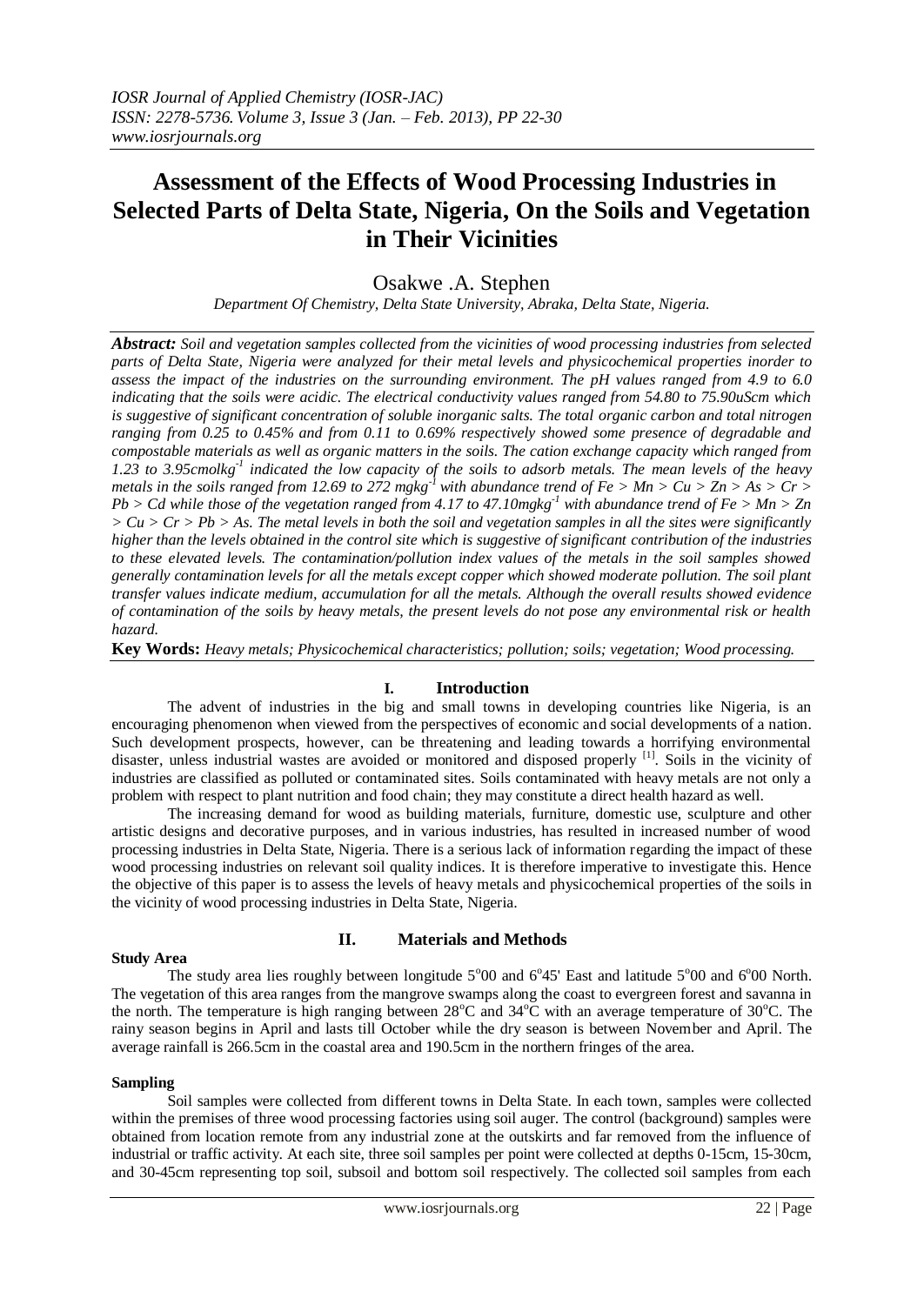depth were bulked and the true representative samples for each depth in each town was taken after a series of coning and quartering [2].

The vegetation samples were collected at the same sites where the soil samples were taken. They were bulked to form composite samples and washed with distilled water to remove soil materials and dusts. They were weighed and transferred into the air-circulated oven operating at  $40^{\circ}$ C  $\pm$  0.5<sup>o</sup>C until they were dried to constant mass (Ayodele and Gaya, 1994). They were then weighed after cooling in a dessicator to room temperature  $29 - 32^{\circ}$ C before they were ground with milling machine pretreated with nitric acid to avoid contamination by heavy metals, and then sieved through 2 mm sieve.

#### **Sample Preparation and Analysis**

The soil samples were air-dried for a period of one week in a well-ventilated laboratory, crushed in a porcelain mortar, and sieved through a 2mm stainless sieve. The < 2mm fraction was used for the determination of the selected soil properties.

Soil pH was measured in a soil water ratio of 1:2.5  $^{[3]}$ . Total Nitrogen (TN) was annalysed using microkjedahl method <sup>[4]</sup> Total Organic Carbon (TOC), cation exchange capacity (CEC=Na+K+Ca+Mg) particular size, and Electrical conductivity were determined using their standard methods respectively  $[5,6,7,8]$ 

Total heavy metals were extracted with 4M nitric acid at 80<sup>o</sup>C for 8 hours (Bradford *et al.*, 1975). The vegetation samples were digested using 20cm<sup>3</sup> of each acid mixture which comprised nitric acid perchloric acid and sulphuric acid in the ratio of 5:1:0.5. The samples were stirred at 2 hours intervals. All the digests were cooled and filtered through Whatman No. 42 filter paper and the filtrates were analysed for the heavy metals using Atomic Absorption Spectrophotometer (Perkin Elmer Model a Analyst 2002) fitted with deuterium lamp for background correction.

All reagents used in this study were of pure analytical grade, and were checked for possible trace metal contamination. All glasswares were previously soaked in 14% nitric acid for 24 hours to remove entrained metals, washed with detergents and rinsed with deionized water.

In the elemental analysis by AAS, quality control was monitored using 10% sample blanks and 10% sample replicate in each set of sample analysis. The coefficient of variation for replicates were less than 10% for all elements. Standard reference material 9SRM 2710) was used to have a check on the accuracy of the results. Normally the corresponding results matched within  $\pm 1.0\%$  to  $\pm 1.5\%$ 

## **III. Results and Discussion**

Physicochemical properties of the soil sample.

The results of the physicochemical properties of the soil are presented on Table 1. **Table 1**: Physicochemical properties of the soils from all the sites

|                 |           |           |             |                 |            |            |             | Particle size % |            |
|-----------------|-----------|-----------|-------------|-----------------|------------|------------|-------------|-----------------|------------|
| Sample          | Depth     | pH        | E/C         | <b>TOC</b>      | TN         | <b>CEC</b> | Sand%       | Silt%           | Clay%      |
|                 | (cm)      |           | MS/CM       | (% )            | $(\%)$     | CMOL/      |             |                 |            |
|                 |           |           |             |                 |            | KG         |             |                 |            |
| A               | $0-15$    | 5.9       | 55.40       | 0.32            | 0.19       | 3.93       | 90.50       | 6.10            | 3.40       |
|                 | 15-30     | 5.8       | 54.80       | 0.30            | 0.16       | 3.36       | 91.00       | 5.00            | 4.00       |
|                 | 30-45     | 5.6       | 56.20       | 0.28            | 0.11       | 1.63       | 93.50       | 2.00            | 4.50       |
|                 |           |           |             |                 |            |            |             |                 |            |
| B               | $0-15$    | 6.0       | 58.20       | 0.49            | 0.21       | 1.54       | 87.20       | 12.80           | ND         |
|                 | $15-30$   | 6.0       | 60.00       | 0.40            | 0.18       | 1.62       | 88.00       | 11.00           | 1.00       |
|                 | 30-45     | 5.9       | 61.50       | 0.30            | 0.11       | 1.81       | 90.00       | 7.50            | 2.50       |
|                 |           |           |             |                 |            |            |             |                 |            |
| $\mathsf{C}$    | $0-15$    | 5.2       | 75.20       | 0.45            | 0.16       | 1.83       | 69.60       | 30.00           | 0.40       |
|                 | $15-30$   | $3.2\,$   | 73.00       | 0.38            | 0.15       | 1.23       | 73.40       | 26.00           | 0.60       |
|                 | $30 - 45$ | 5.3       | 75.10       | 0.30            | 0.12       | 1.87       | 62.50       | 34.20           | 3.30       |
|                 |           |           |             |                 |            |            |             |                 |            |
| D               | $0-15$    | 5.6       | 58.60       | 0.38            | 0.17       | 3.95       | 86.72       | 10.69           | 2.59       |
|                 | $15-30$   | 5.2       | 57.80       | 0.30            | 0.61       | 3.64       | 87.00       | 8.20            | 4.80       |
|                 | 30-45     | 5.3       | 56.50       | 0.25            | 0.69       | 1.70       | 88.50       | 6.30            | 5.20       |
|                 |           |           |             |                 |            |            |             |                 |            |
| E               | $0 - 15$  | 5.4       | 58.10       | 0.54            | 0.21       | 3.11       | 72.40       | 27.60           | ND         |
|                 | $15 - 30$ | 5.2       | 57.80       | 0.50            | 0.20       | 2.97       | 84.20       | 15.30           | ND         |
|                 | 30-45     | 5.3       | 57.50       | 0.49            | 0.17       | 2.54       | 85.20       | 10.30           | 4.50       |
|                 |           |           |             |                 |            |            |             |                 |            |
| <b>Mean</b> ±SD |           | $5.6 \pm$ | 60.99 $\pm$ | $0.33 \pm 0.33$ | $0.21 \pm$ |            | $83.31 \pm$ | 14.20 $\pm$     | 4.45 $\pm$ |
|                 |           | 0.37      | 7.16        | 0.07            | 0.18       |            | 9.22        | 10.18           | 1.59       |
|                 |           |           |             |                 |            |            |             |                 |            |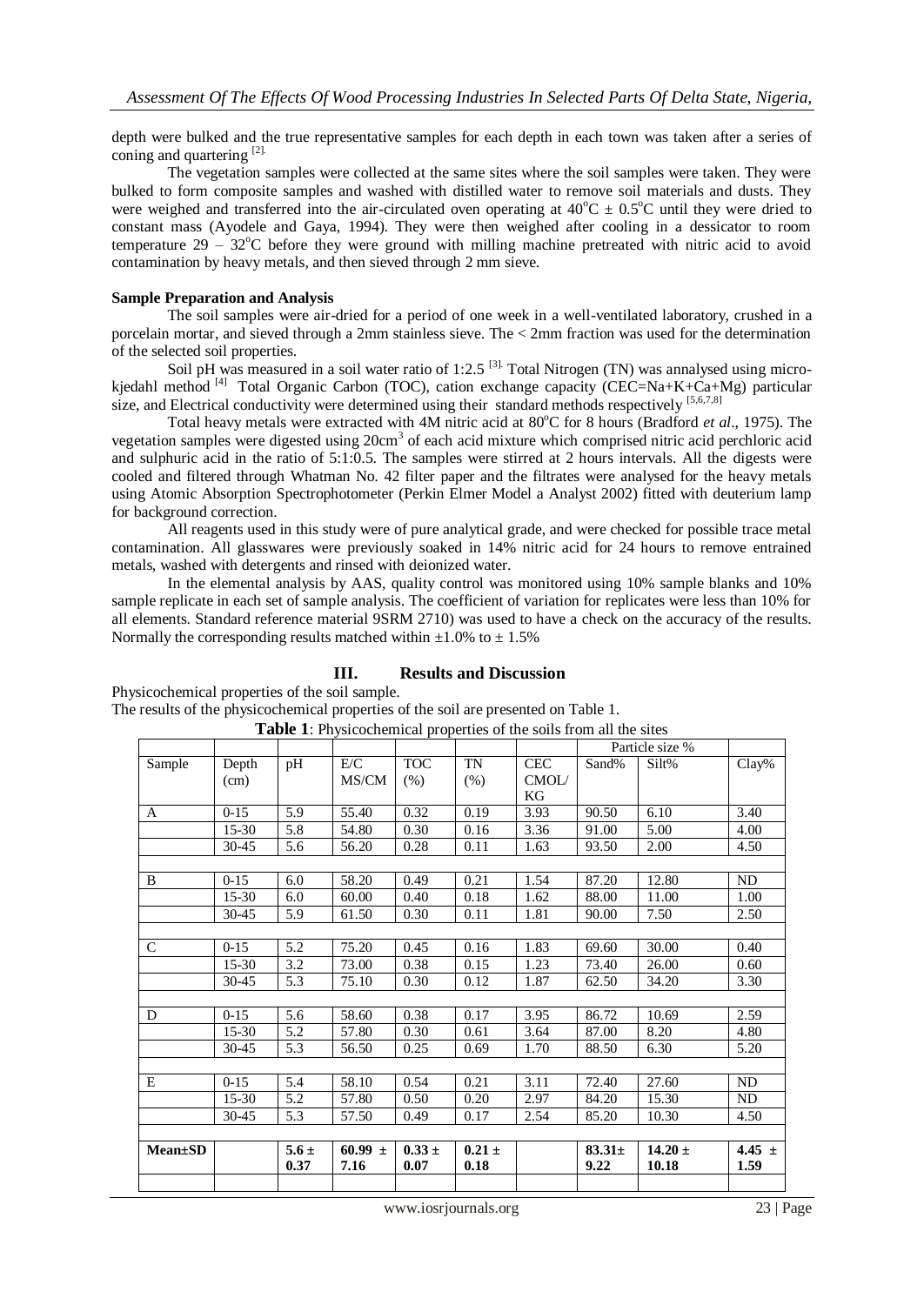| Control | 15<br>$0 - 15$ | - F<br>0.5 | 44.40 | 0.30         | 0.09 | 0.10 | 82.50 | .6.50 | 1.00 |
|---------|----------------|------------|-------|--------------|------|------|-------|-------|------|
|         | 15-30          | 6.6        | 42.10 | 0.25         | 0.07 | 1.10 | 80.30 | 6.40  | 3.30 |
|         | 30-45          | 6.8        | 42.10 | 0.25<br>U.ZJ | 0.06 | 1.20 | 79.40 | 6.60  | 4.00 |

The pH values of the soils ranged from 4.9 to 6.0 with a mean value of  $5.6\pm0.37$ . The pH values suggest that the soils are acidic. The values have no regular trend with soil depth. The pH values recorded in this study are in the same range with those reported elsewhere <sup>[9,10,11]</sup> 10 The values are however lower than the values reported some other studies  $[12,13,14,15]$ . At soil pH below 5.0 to 5.5 soluble level of certain metals particularly  $Al^{3+}$  and  $Mn^{2+}$  may be high enough to be biologically toxic  $\frac{[16]}{[16]}$ . Conversely pH values above 7 are often associated with very low solubility of micronutrient metal cations such as  $\text{Zn}^{2+[9]}$ . The effect of pH value below 6 in increasing metal ion activities in soil can be attributed to the decrease in pH dependent surface charge on oxides of Fe, Al and Mn, chellation by organics of metal hydroxide<sup>[17]</sup>. Since studies have shown that there is increase in the availability of many metals with decreasing pH, these pH values obtained in the soils examined indicate a generally high tendency of high availability of these metals thereby increasing the risk of plant uptake.

The electrical conductivity values ranged from  $(\mu S/cm)$  54.80 to 75.20 with mean value of 60.99 $\pm$ 7.16. This result is consistent with that reported in some similar studies  $[14,18]$ . The implication of high electrical conductivity in soils is that there are reasonable or significant concentration of soluble ionorganic salts resulting to presence of ions. Total Organic Carbon (TOC) ranged from (%) 0.25 to 0.49 with a mean value of 0.33 $\pm$ 0.07. The values obtained in this study are consistent with the values reported in other study  $[14]$ . but lower than the values reported by some other researchers<sup>[10,19]</sup>. The amount of Total Organic Carbon recorded in this study is suggestive of degradation or presence of degradable and compostable materials in the soils. Total Nitrogen ranged from  $(\%)$  0.06 to 0.69 with a mean value of 0.21 $\pm$ 0.18. These values are in the same range with the values reported in some other studies  $[20,21]$  but comparatively higher than the values reported elsewhere  $[22]$ . The amount of Nitrogen recorded in this study is indicative pf presence of some organic matter. Nitrogen is needed by plants for healthy growth.

The Cation Exchange Capacity values of the soils ranged from (cmol/kg) 1.23 to 3.95. Similar range of values have been reported <sup>[23]</sup>. On the contrary the values observed in this study are very low compared with the values reported in other related studies  $[10, 24, 25, 26]$ . Both organic and inorganic colloids posses cation Exchange Capacity that contribute to the overall cation exchange of the soil  $[27]$ . The low values observed in this study may be attributed to the fact that organic colloids may coat inorganic surfaces and hold particles together, making the net cation exchange capacity value lower than what might be predicted if the organic and inorganic contributions were strickly additive <sup>[28]</sup>. Soil texture was basically sandy loam. In general the soils have a low clay content, so they tend to be permeable.

The results of the heavy metal analysis are shown on Table 2.<br> **Table 2:** Concentration of heavy metals (make<sup>1</sup>) in the

|               | <b>Table 2:</b> Concentration of heavy metals $(mgkg^{-1})$ in the soil profiles at all the sites |              |             |              |           |             |             |              |             |  |  |
|---------------|---------------------------------------------------------------------------------------------------|--------------|-------------|--------------|-----------|-------------|-------------|--------------|-------------|--|--|
| Sample        | Depth(cm)                                                                                         | Mn           | Pb          | Fe           | Cd        | Cr          | Zn          | Cu           | As          |  |  |
| A             | $0-15$                                                                                            | 245.64       | 12.21       | 471.85       | 0.45      | 16.22       | 90.14       | 124.31       | 13.43       |  |  |
|               | $15 - 30$                                                                                         | 239.05       | 11.91       | 469.24       | 0.40      | 16.18       | 89.22       | 124.52       | 20.41       |  |  |
|               | $30 - 45$                                                                                         | 235.79       | 12.91       | 463.54       | 0.39      | 15.92       | 87.92       | 120.80       | 24.20       |  |  |
| B             | $0 - 15$                                                                                          | 139.71       | 16.27       | 341.20       | 0.22      | 19.43       | 87.25       | 114.56       | 11.27       |  |  |
|               | $15 - 30$                                                                                         | 132.56       | 15.82       | 339.19       | 0.20      | 19.35       | 84.33       | 114.38       | 19.48       |  |  |
|               | $30 - 45$                                                                                         | 128.88       | 16.00       | 336.00       | 0.24      | 19.21       | 82.41       | 114.80       | 25.62       |  |  |
| $\mathcal{C}$ | $0-15$                                                                                            | 168.15       | 17.54       | 380.77       | 0.73      | 16.58       | 76.12       | 118.36       | 15.21       |  |  |
|               | $15 - 30$                                                                                         | 167.02       | 16.93       | 379.00       | 0.67      | 16.43       | 74.51       | 117.21       | 21.15       |  |  |
|               | $30 - 45$                                                                                         | 164.00       | 16.11       | 378.85       | 0.69      | 15.85       | 71.19       | 119.91       | 30.18       |  |  |
| D             | $0-15$                                                                                            | 59.79        | 10.85       | 180.28       | 0.12      | 12.78       | 91.33       | 116.23       | 8.67        |  |  |
|               | $15 - 30$                                                                                         | 52.33        | 10.42       | 179.91       | 0.18      | 12.64       | 93.40       | 116.81       | 16.41       |  |  |
|               | $30 - 45$                                                                                         | 47.21        | 8.94        | 161.81       | 0.23      | 12.59       | 94.25       | 123.11       | 25.00       |  |  |
| E             | $0 - 15$                                                                                          | 70.57        | 8.44        | 257.32       | 0.35      | 28.58       | 65.40       | 112.35       | 10.58       |  |  |
|               | $15 - 30$                                                                                         | 72.40        | 9.21        | 256.25       | 0.21      | 28.19       | 54.31       | 119.34       | 20.81       |  |  |
|               | $30 - 45$                                                                                         | 70.41        | 7.63        | 255.41       | 0.19      | 27.88       | 50.18       | 130.95       | 23.56       |  |  |
| Mean          |                                                                                                   | $132.90 \pm$ | $12.69 \pm$ | $272.11 \pm$ | $0.30\pm$ | $18.52 \pm$ | $79.46 \pm$ | $119.18 \pm$ | $19.07 \pm$ |  |  |
| $\pm SD$      |                                                                                                   | 4.02         | 0.68        | 3.89         | 0.03      | 0.22        | 3.09        | 3.37         | 7.04        |  |  |
| Control       | $0 - 15$                                                                                          | 8.22         | 0.05        | 5.32         | ND        | 0.11        | 2.11        | 4.11         | 0.74        |  |  |
|               | $15 - 30$                                                                                         | 5.50         | 0.05        | 5.30         | <b>ND</b> | 0.11        | 1.91        | 5.11         | 0.76        |  |  |
|               | $30 - 45$                                                                                         | 10.15        | 0.03        | 4.81         | ND        | 0.10        | 1.76        | 4.38         | 0.80        |  |  |
| Mean          |                                                                                                   | $7.96 \pm$   | $0.04\pm$   | $5.14 \pm$   |           | $0.10\pm$   | $1.936\pm$  | $4.53 \pm$   | $0.76\pm$   |  |  |
| $\pm SD$      |                                                                                                   | 2.34         | 0.01        | 0.29         |           | 0.03        | 0.18        | 0.52         | 0.05        |  |  |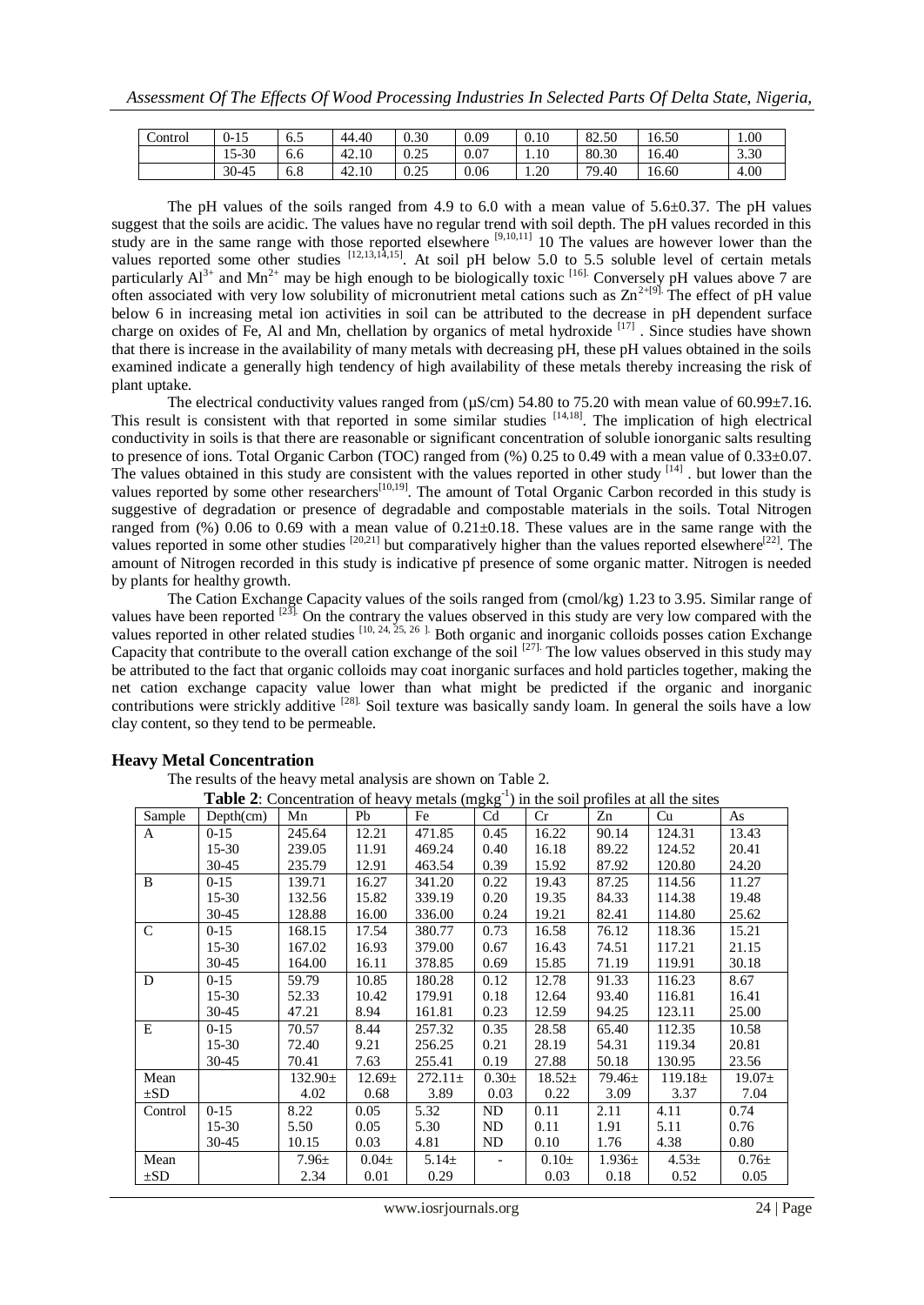The results showed that the heavy metal concentrations were generally higher at the top soil than the sub and bottom soils with a few exceptions in some sites. This is expected since the top soil is the point of contact. Previous studies have shown that surface soils are better indicators of metallic burdens [29,30]. The metal levels of all the sites were significantly higher than the levels observed in the control site which is an indication of significant contribution of the wood processing industries to the elevated levels of the metals in the soils within their vicinities.

The mean concentrations of the heavy metals were  $(mgkg^{-1})$  132.90 $\pm$ 4.02 for Mn, 12.69 $\pm$ 0.68 for Pb, 272.11±3.89 for Fe, 0.30±0.03 for Cd, 18.52±0.22 for Cr, 79.46±3.09 for Zn, 119.18±3.37 for Cu and 19.07±0.4 for As. Heavy metal concentrations follow the abundance trend of Fe>Mn>Cu>Zn>As>Cr>Pb>Cd.

Iron has the highest mean concentration in all the sites. This could be associated with ferralitic soil which is characteristic of the study area. Furthermore, it has been confirmed that natural soils contain significant concentrations of iron  $[31,32,33]$ . Although, it has been suggested that the pollution of the environment by iron cannot be conclusively linked to anthropogenic input but other natural sources as well [34], it can be inferred that since the levels of iron in the soils within the vicinities of the industries, are higher than the levels at the control site, the wood processing industries might have contributed to the increased levels of iron in the soils studied. The levels of iron observed in this study were almost in the same range with the levels reported in some similar studies  $[35,36]$ . However, these levels are higher than the levels reported in some other related studies  $[37,38,39]$ . but lower than the levels reported by some other researches [10,13,40,41]

Zinc

The mean value of zinc level recorded in this study was (mgkg<sup>-1</sup>) 79.46  $\pm$  3.09. Similar levels have been reported  $^{[25,40,42]}$ . However, this level was higher than those reported by some other researchers  $^{[10,135,]}$  and lower than the levels reported in other related studies [36,43,44]

Zinc in form of zinc (ii) oxide is a component of water soluble Arsenic based chemicals used for wood preservation <sup>[45]</sup>. These chemicals have been reported to have caused widespread metal contamination in soils around wood preservation sites due to raw materials handling, spills, deposition of sludge and dripping from freshly impregnated wood or due to leaching from the piles of impregnated wood at these sites by rain water especially under low pH conditions [46,47,48]. Zinc is also a component of crude oil and machine exhaust [49].

Zinc is essential in plant nutrition. reported that zinc is toxic to plants before it accumulates in sufficient concentration to affect animals and humans. Consequently high concentration of zinc in soil kills or stunts plants growth [50].

#### Arsenic

The mean value of arsenic  $(19.07 \pm 7.04 \text{mgkg}^{-1})$  recorded in this study was lower than the levels reported elsewhere in similar studies  $[51]$  and higher than the levels reported by some researchers  $[12,51]$ .

Arsenic is a component of chromated copper arsenate (CCA) which is one of the chemicals used in wood preservation. Boliden salt (BIS – salt) which is usually mixed with zinc sulphate and chromated copper arsenate and used as a wood preservative, contains arsenic in the form of diarsenic pentoxide  $(As_2O_5)^{53}$ . Arsenic is widely distributed in soils and with average concentrations in the range of 1-40mgkg<sup>-1</sup> with a mean value of approximately 5mgkg<sup>-1 [54]</sup>. In view of the potential risk of bioaccumulation and toxicity of arsenic [55,56] the geochemical behaviour of arsenic in nature has generated much concern in environmental research in recent years. Arsenic toxicity occurs in the order  $As(III) > As(V) > Organoarsenic compounds$ . The acute effect of arsenic poisoning by oral intake are intense abdominal pains, nausea, vomiting, diarrhoea resulting from gastrointestinal tract damage and all terminating in coma and death [57]. Arsenic has also been implicated in lung cancer [58,59].

# Chromium

The mean concentration of chromium was similar to the level reported in another similar study [10] but higher than the level reported in other related study <sup>[60]</sup> .It was however lower than the levels reported by Abollino *et al*., (2002), Asaah *et al*., (2005), Urunmatsoma and Ikhuoria (2005) and Iwegbue *et al*., (2009).

Chromium in form of chromium trioxide  $(CrO<sub>3</sub>)$  is a component of CCA and other common water soluble As-based chemicals used for wood preservation <sup>[53]</sup>. In the soil environment, chromium occurs in oxidation states of Cr(III) and Cr(IV), which governs its mobility and toxicity  $[61]$ . In the presence of Fe(III) in geological environments, the solubility of chromium (III) is ubiquitously controlled by the solid solution  $(CrFe)$ (OH)<sub>3</sub><sup>[62].</sup>

Chromium is a micronutrient which is essential to man and animal nutrition. It plays an essential role in glucose tolerance factors thereby preventing diabetes as it acts as insulin [63].

On health problem, chromium is carcinogenic causing cancer of the respiratory organs in chromate workers chronically exposed to chromium containing dusts [64].

Lead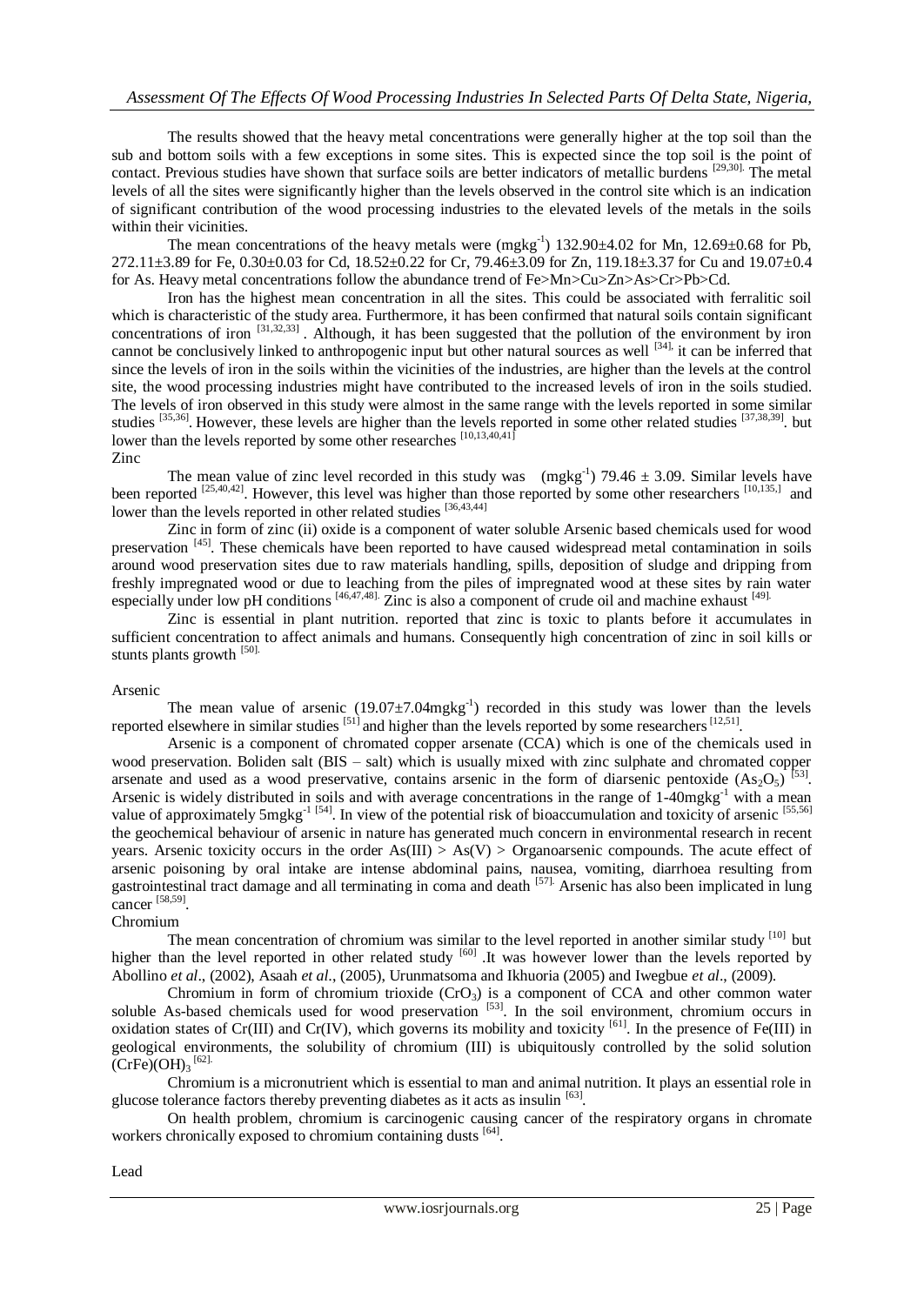The mean concentration of lead which was (mgkg<sup>-1</sup>)  $12.69 \pm 0.68$  is almost similar to the levels reported by some other researchers [40,44],

Studies of heavy metals in various Nigerian crude oils have shown them to contain high concentrations of lead among other metals. In addition lead is an additive in our fuel. Therefore the presence of lead could be attributed to its emission through the exhaust of the machines used in the industries.

On toxicity, lead is a neurotoxin and a good example of multimedia pollutant [65]. It has been associated with a wide range of effects which include anaemia, decreased haemoglobin synthesis, cardiovascular disease and disorders in bone metabolism, renal dysfunction and reproduction  $[66]$ 

#### Cadmium

The levels of cadmium  $0.12 \pm 0.73$  mgkg<sup>-1</sup>) observed in this study are almost in the same range with the levels reported in similar studies  $[10,52]$ . Cadmium levels lower than these levels have been reported  $[40,67]$ . Cadmium levels higher than the levels recorded in this study. Have also been reported [64] It has been indicated that at pH value below 9, cadmium is present in soil in its mobile form [68,69]. With the range of pH from 4.9 to 6.0 with mean value of  $5.6 \pm 0.37$  recorded in this study, it is expected that cadmium would be in soil solution as  $Cd^{3+}$  and in its mobile form it would always be in leachable form in the soils under study.

Cadmium is a "modern metal" having been used increasingly in corrosion prevention, polymer stabilization, electronics and pigment application <sup>[70]</sup>. It is a highly toxic metal which accumulates in the kidney of mammals and can cause kidney malfunction. When inhaled cadmium causes acute bronchitis and pneumonities and inflammation in the liver [71]. In Japan, itai-itai disease resulted from increased cadmium uptake from locally consumed rice grown in paddy field irrigated with cadmium containing river water  $^{[72]}$ .

## **HEAVY METAL CONCENTRATIONS IN THE VEGETATION SAMPLES**

The concentrations of the heavy metals in the plant samples from all the sites are presented on Table 3.

| Site                    | Mn                | Pb                 | Fe               | C <sub>d</sub> | Cr                  | Zn                | Cu                | As               |
|-------------------------|-------------------|--------------------|------------------|----------------|---------------------|-------------------|-------------------|------------------|
| A                       | 27.57             | 4.12               | 59.03            | ND             | 5.32                | 39.25             | 14.24             | 2.56             |
| B                       | 37.24             | 5.91               | 45.20            | ND             | 4.08                | 24.14             | 30.75             | 5.01             |
| $\mathcal{C}$           | 50.99             | 7.08               | 32.12            | <b>ND</b>      | 7.78                | 36.25             | 11.55             | 6.75             |
| D                       | 12.25             | 4.22               | 51.13            | <b>ND</b>      | 4.31                | 21.01             | 61.11             | 2.22             |
| E                       | 22.28             | 3.74               | 48.02            | N <sub>D</sub> | 7.81                | 15.46             | 18.45             | 4.32             |
| Mean $\pm$<br><b>SD</b> | $30.07+$<br>14.78 | $5.01 \pm$<br>1.42 | $47.10+$<br>0.29 | <b>ND</b>      | $5.86 \pm$<br>0.025 | $27.22+$<br>10.15 | $27.22+$<br>20.32 | $4.17+$<br>0.025 |
| Control                 | 9.21              | 1.04               | 15.02            | <b>ND</b>      | 2.92                | 10.36             | 6.19              | 0.99             |

**Table 3**: Concentrations of the heavy metals (mgkg<sup>-1</sup>) in the vegetable samples including their means and standard deviations

All the metals studied were detected in the vegetation except cadmium. Iron with the mean concentration (mgkg<sup>-1</sup>) 47.10  $\pm$  0.029 had the highest level in all the sites. The iron levels observed in this study were above the ranges reported in some other related studies [39,73,74] but lower than the levels reported in other study <sup>[75]</sup>. It is within the typical range in food crops  $(25{\text -}130 \text{mgkg}^{-1})$   $^{[49,76]}$ . It is an essential nutrient necessary for chlorophyll synthesis in plants. Iron toxicity has not been of much evidence under natural conditions but when it occurs, the symptoms usually appear as necrotic spots on leaves <sup>[77]</sup> Iron is an essential nutrient necessary for chlorophyll synthesis in plants and its deficiency in plants, results in distinct yellow or white areas between veins of young leaves leading to spots of dead leaf tissue  $[77]$ .

Manganese with the mean concentration  $30.07 \pm 14.78$  mgkg<sup>-1</sup> was next highest in the vegetable samples. The levels obtained in this study are within the typical range (15-133mgkg<sup>-1</sup>) in food crops. Manganese is a micronutrient required by plants for activation of enzymes. Its deficiency in plants causes interveinal yellowing or mottling of young leaves and when in excess, it causes older leaves to have brown spots surrounded by a chlorolic cycle or zone [66].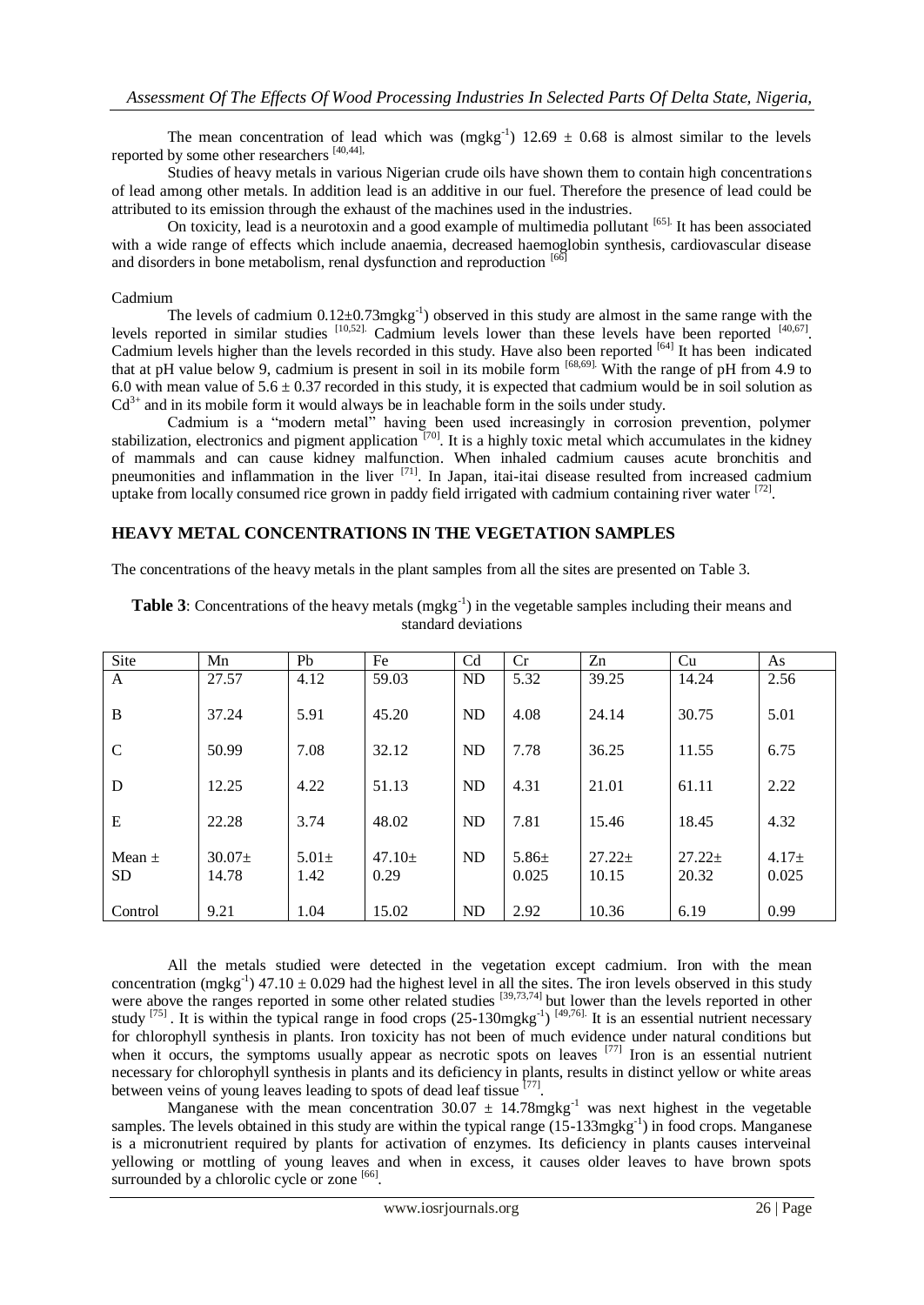The copper and zinc levels with the mean levels  $(mgkg^{-1})$  27.22  $\pm$  20.32 and 27.22  $\pm$  10.15 respectively, had the next levels in the vegetation samples. These levels are almost in the same range with the levels reported in another related study [60]. The copper levels obtained in this study were higher than the typical range in food crops, while the zinc levels were within the range. However, the copper levels are lower than level for intolerant plants  $(100 - 1000 \text{mgkg}^{-1})$   $^{[19,42]}$ . Copper as a micronutrient for plants is a component of enzymes and can be taken up by plants and there is possibility of reduced plant growth due to excessive additions [65]. Zinc is needed by higher plants for formation of natural plant growth, possibly to absorb water, and synthesis of tryptophan [77]. It is generally referred to as a masculine' element because it is essential for male reproductive activity <sup>[77]</sup> Copper and zinc are toxic to plants before they accumulate insufficient concentrations to affect animals and man and consequently their high concentrations kill or stunt plants growth<sup>[50]</sup>.

Chromium and lead with the mean concentrations (mgkg<sup>-1</sup>) of 5.86  $\pm$  0.025 and 5.01  $\pm$  1.42 respectively were the next highest in the vegetation samples. Chromium concentrations in normal and tolerant plants are (mgkg<sup>-1</sup>)  $0.1 - 0.5$  and  $10.0 - 100.0$  respectively. High concentrations of chromium in plants have been associated with several chlorosis, necrosis and a host of other abnormalities and anatomical disorders [30]. Lead levels observed in this study were lower than the levels reported in spme similar studies [36,75].

Arsenic with the mean concentration of  $4.17 \pm 0.025$  mgkg<sup>-1</sup> had the lowest concentrations in the vegetation samples., arsenic acts to coagulate protein, forms complexes with coenzymes and inhibits the production of adenosine triphosphate (ATP) during respiration and its high-level exposure can cause death [32] Arsenic levels recorded in this study are higher than the typical range in food crops  $(0.03-2.90$ mgkg<sup>-1</sup>).

#### **Soil Plant Transfer Coefficient Or Ratio Of The Heavy Metals**

This is a convenient device to express the relative ease with which elements in soils are taken up above ground tissues by plants. It is obtained by the following expression.

Tf or  $TR = Metal concentration$  in plant

Metal concentration in soil

The values indicate the degree of metal accumulation in the plants and the values recorded in this study are presented on Table 4.

| <b>A WATER TO A THILL A LUILLER COULLIVIUM</b> OF TWELP OF THE TIGHT.<br><u>thenus in Dons nome an ule bitter</u> |      |      |      |    |      |      |      |      |  |
|-------------------------------------------------------------------------------------------------------------------|------|------|------|----|------|------|------|------|--|
|                                                                                                                   | Mn   | Pb   | Fe   | Сd |      | Zn   | ∪u   | As   |  |
| A                                                                                                                 | 0.11 | 0.34 | 0.13 |    | 0.33 | 0.44 | 0.12 | 0.13 |  |
| B                                                                                                                 | 0.28 | 0.37 | 0.13 |    | 0.21 | 0.29 | 0.21 | 0.27 |  |
|                                                                                                                   | 0.31 | 0.42 | 0.08 |    | 0.48 | 0.49 | 0.10 | 0.30 |  |
| IJ                                                                                                                | 0.23 | 0.42 | 0.29 |    | 0.34 | 0.23 | 0.51 | 0.13 |  |
| Е                                                                                                                 | 0.31 | 0.44 | 0.19 |    | 0.28 | 0.27 | 0.15 | 0.24 |  |

**Table 4**: Plant Transfer Coefficient or Ratio of the Heavy Metals in Soils from all the Sites

The transfer coefficient values of the metals in all the sites ranged from 0.10 to 0.51 with the trend of  $Pb > Zn$  $Cr > Mn > As > Cu > Fe$ . The transfer coefficient values obtained indicate the potential of the plants to absorb metal ions from the soil and deploy them to their foliage.

The values obtained in all the sites for all the metals were in the range that showed medium accumulation  $(0.01 - 1.0)^{76}$ .

#### **Contamination/Pollution Index (C/P)**

This was calculated as follows, using Lacatus (2000) scheme;

 $C/P =$  Concentration of the metal in soil

Target value

The target value was obtained by using the standard formulated by the Department of Petroleum Resources of Nigeria (DPR) cluster abundant values for maximum allowed concentration (ppm) of heavy metals in soils (5000 Fe, 476Mn, 85Pb, 36Cu, 0.8Cd, 100Cr, 35Ni, 140Zn, 20Co, 0.3Hg) [78]

The contamination/pollution index values are presented on Table 5

| <b>Table 3.</b> Containmation/I ontition much of the include in an the bites |      |      |      |      |      |      |  |  |
|------------------------------------------------------------------------------|------|------|------|------|------|------|--|--|
|                                                                              | Pb   | Fe   | Cd   | U    | Zn   | ∪u   |  |  |
| A                                                                            | 0.14 | 0.09 | 0.52 | 0.16 | 0.64 | 3.42 |  |  |
|                                                                              | 0.19 | 0.07 | 0.28 | 0.19 | 0.60 | 4.02 |  |  |
|                                                                              | 0.20 | 0.08 | 0.87 | 0.16 | 0.53 | 3.29 |  |  |
|                                                                              | 0.12 | 0.03 | 0.22 | 0.13 | 0.66 | 3.30 |  |  |
|                                                                              | 0.10 | 0.05 | 0.31 | 0.28 | 0.40 | 3.36 |  |  |

**Table 5**: Contamination/Pollution Index of the Metals in all the Sites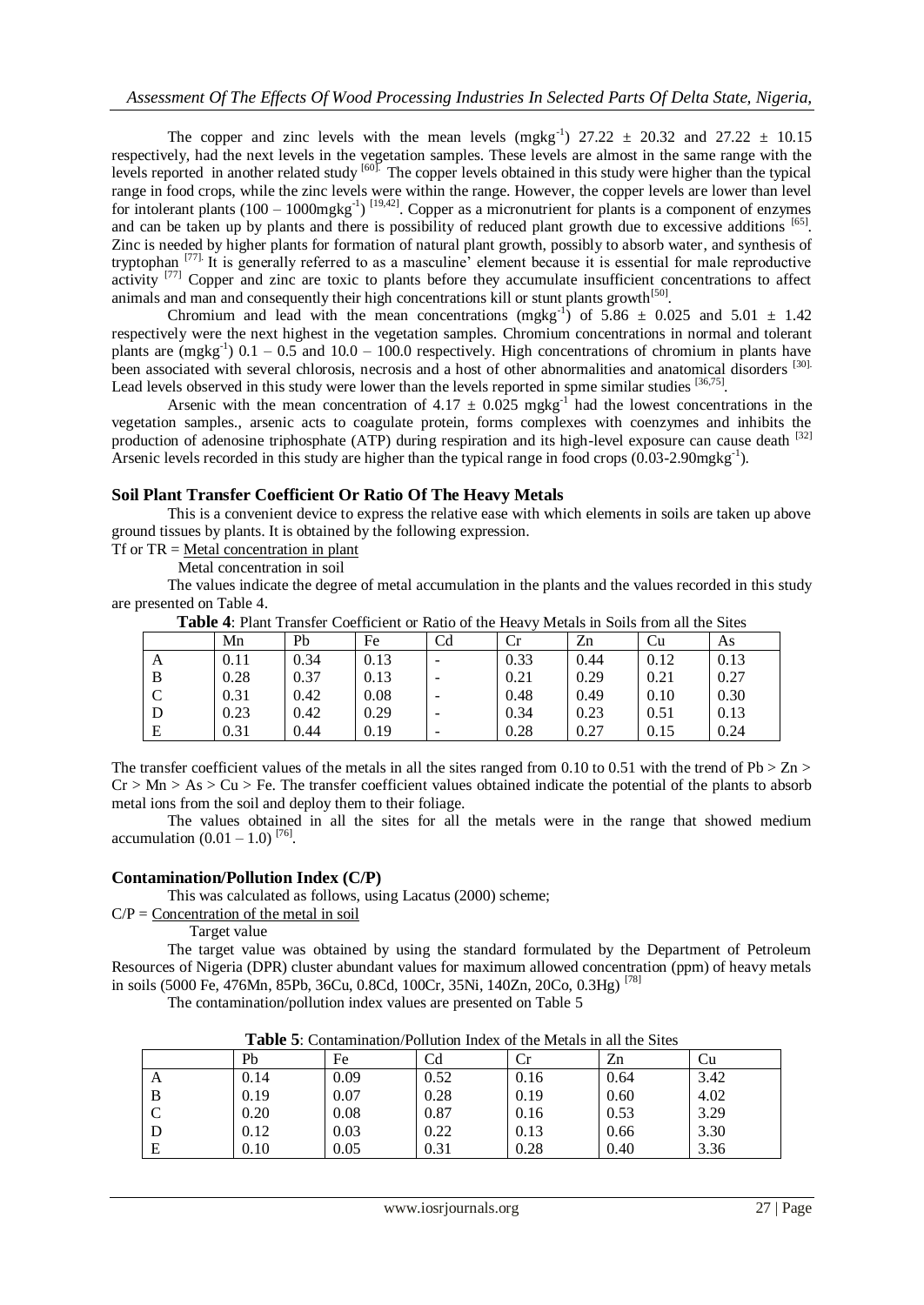The concentration/pollution (C/P) values less than 1 define contamination range while greater than 1 define pollution range. From the values observed in this study only copper was in the pollution range while the rest were in the contamination range. The values for arsenic were not computed since target value for arsenic is not available.

The contamination/pollution index values recorded in this study showed very slight contamination  $\langle$  <0.10) for iron in all the sites, slight contamination (0.10-0.25) for lead and chromium in all the sites except for site E where it showed moderate contamination. Cadmium showed moderate contamination (0.26 – 0.50) in sites B, D and E, severe contamination  $(0.51 - 0.75)$  in site A and very severe contamination  $(0.76 - 1.00)$  in site C. Zinc showed severe contamination in all the sites except in site E where it showed moderate contamination. Copper showed moderate pollution  $(2.10 - 4.00)$  in all the sites.

#### **IV. Conclusion**

The values obtained for the physicochemical characteristics of the soils in this study indicate that the wood processing industries imparted acidic property and contributed to the presence of soluble inorganic salts and degradable or compostable materials as well as organic matters to the soils in their vicinities.

The elevated levels of heavy metals obtained in both the soil and vegetable samples compared with those of the control site is an indication that the industries have significant contribution of these metals to the surrounding environment.

The values obtained for contamination/pollution index suggest that the soil samples were in the range that showed contamination for all the metals except copper which was in the range of moderate pollution. The soil plant transfer coefficient values indicated medium accumulation for all the metals.

Although the metal levels obtained in this study showed some degree of heavy metal soil contamination, they fell within the World Health Organisation (WHO) permissible limits and common range for agricultural soils, residential, commercial, industrial and typical ranges for food crops and so do not pose any significant threat to biota.

#### **References**

- [1] F Itanna, Comparative study on soil pollution with toxic substances on farmlands close to old and new industrial sites in Ethiopia. *Bull. Chem. Soc. Ethiop.* 1998, 12(2): 106-112.
- [2] I Oguntimehin, and K. Ipinmoroti, Profile of heavy metals from automobile workshops in Akure, Nigeria. *J. Environ. Sci. Technol*. 2007, 1-8.
- [3] B.J. Davey, and M.K Conyers, Determining the pH of acid soils. *Soil Sci*, 1998, 146: 141-150.
- [4] Bermmer J.M. Total nitrogen. In: Black, C.A. (Ed.). Methods of soil analysis. Part 2. Agronomy, 1965, 9: 1149-1178.
- [5] D.W. Nelson, and L.E. Sommers, Total carbon, Organic carbon and organic matter 539-571. In page, A.Z. (ed) Methods of soil Analysis.
- [6] M.L. Jackson, *Soil Chemical Analysis*. Prentice Hall, New York. 1960.
- [7] G.J. Bouyoucos, Improved hydrometer method for making particle size analysis of soils. *Agron. J.* 1962, 54: 464-465.
- [8] G. Chopra, and C. Kanzar, *Analytical Agricultural Chemistry*. 2<sup>nd</sup> Edition, Prentice-Hall, India (1988)
- [9] P. Kotoky, B.J. Bora, N.K. Baruah, J. Baruah P. Baruah, and G.C. Borah, Chemical fractionation of heavy metals in soils Around Oil Installations, Assam. *Chem. Speciation Bioaval.*2003, 15(14): 115-126.
- [10] C.M.A. Iwegbue, Assessment of heavy metal speciation in soils impacted with crude oil in the Niger Delta, Nigeria. *Chem. Speciation Bioaval.* 2011, 23(1): 7-15.
- [11] B.W. Tukura, J.A Kagbu, and G.E. Gimba, Effects of pH and total organic carbon (TOC) on distribution of trace metals in Kubanni dam sediments, Zaria, Nigeria. *Sci. World J.* 2007, 2(3): 1-6.
- [12] A. Qishlaqi, F. Moore, and G. Forghani, Impacts of wastewater application on chemnical properties of soils ne arby Khorshk River, Abu-Nasr area, Shiraz. In: The Proceedings of 10th Symposium of Geological Society of Iran (In Farsi). 2006.
- [13] O.O. Ogundiran, and T.A Afolabi, Assessment of the physicochemical parameters and heavy metals toxicity of leachates from municipal solid waste open dumpsite. *Int. J. Environ. Sci. Tech.* 2008, 5(2): 243-250.
- [14] P.O. Oviasogie, and E. Omoruyi, Levels of heavy metals and physicochemical properties of soils in foam manufacturing industry. *J. Chem. Soc. Nig.* 2007, 32(1): 102-106.
- [15] S.A. Osakwe, and O.B. Otuya, Elemental composition of soils in some mechanic dump sites in Agbor, Delta State, Nigeria *Conf. Proceed Chem. Soc. Nig.* 2008, 557-559.
- [16] M.B. McBride, *Environmental Chemistry of Soils*. Oxford University Press, New York. 1994, 397pp.
- [17] C.O. Adriano, N.S. Bolan, K. Bon-Tun, R. Naidu, D. Lelie, J. Vangronsveld, and W.W. Wenzel, Natural remediation processes: bioavailability interaction in contaminated soils. Symposium No. 42,  $17<sup>th</sup>$  WCSS  $14<sup>th</sup> - 21$  st August, Thailand. 2002.
- [18] C.M.A. Iwegbue, N.O. Isirimah, C. Igwe, and E.S. William, Charecteristics levels of heavy metals in soil profile of automobile mechanic waste dumps in Nigeria. *Environmentalist*, 2006, 26: 131-137.
- [19] C.J. Walsh, Urban impacts on the ecology of receiving water. A frame work for assessment, conservation and restoration. *Hydrobiologia* 2000, 341: 107-114.
- [20] P.O. Oviasogie, and A. Ofomaja, Available Mn, Zn, Fe, Pb and physicochemical changes associated with soil receiving cassava mill effluent. *J. Chem. Soc. Nig.* 2007, 32(1): 69-73.
- [21] O.I. Osenwata, effects of ablation effluent on the physical and chemical properties of soils. *Environ. Monit. Assess*, 2009, 1058-1068.
- [22] S.A. Osakwe, O.B. Otiuya, and E.O. Adaikpoh, Determination, of ph, Cn, Ni, Fe, and hg in the soil of okpia, Delta state, Nigeria *Nig, J. Sci. Environ*. 2008, 3: 45-49.
- [23] C.T.I. Odu, O.F. Esuruoso, I.C. Nowboshi, and J.A. Ogunwala, Environmental Study (soil and Vegetation) of Nigeria Agip Oil Company. Operation Area. A report submitted to Nigeria Agip oil company ltd. Lagos. 1991.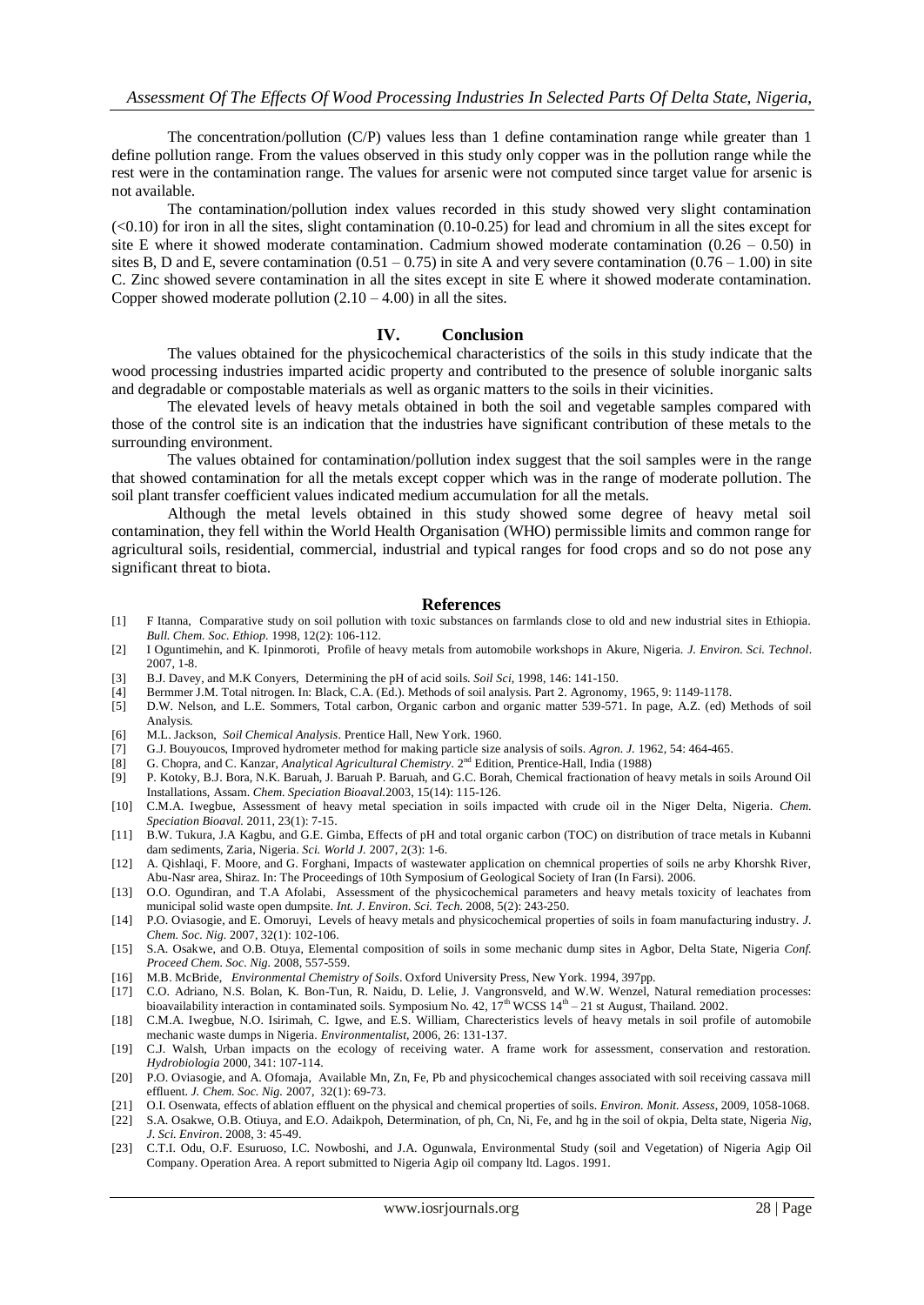- [24] N.O. Isirimah, An inventory of some Chemical properties of selected soils of Rivewrs State of Nigeria. Proceedings of 15<sup>th</sup> Annual conference of Soil Science Association Of Nigeria, Kaduna, 1987, 217-233.
- [25] O Abollino, M. Aceto, M. Malandrino, E. Mentasti, C. Sarzanini, and F. Petrella, Heavy metals in agricultural soils from Predmont, Italy. Distribution, speciation and chemometric data treatment. *Chemosphere*, 2002, 49: 545-557.
- [26] P.J. Kalisz, Effect of ionic strength on cation exchange capacity of some forest soils. *Comm. Soil Sci. Plant Anal.* 1986, 17: 999- 1007.
- [27] M.L. Thompson M. Zhang, M. Kakemi, and J.A. Sander, Contribution of organic matter to cation exchange capacity and specific sacrifice area of fractionated soil materials. *Soil Sci.* 1989, 148(4): 250-257.
- [28] J.T. Nyangababo, and J.W. Hamuya, the deposition of Lead, Cadmium, zinc and copper from motor traffic on Bracharianenum and studies 1989, 28: 115-119.
- [29] A.A. Amusan, D.V. Ige, and R. Olawale, Characteristics of soils and crops uptake of metals in municipal waste dump sites in Nigeria. *J. Hum. Ecol.* 2005, 17(3): 167-171.
- [30] C.M.A. Ademoroti, *Environmental Chemistry and Toxicology*. Foludex Press Ltd., Ibadan. 1966, 150-188.
- [31] J.O. Duruibe, M.O.C Ogwuegbu, and J.N. Egwurugwu, Heavy metal pollution and human biotoxic effects. *Int. J. Physical Sci*. 2007,  $2(5)$ : 112-117.
- [32] P Bhattacharya, A.B. Mukherjee, G. Jacks, and S. Nordqvist, Metal contamination at a wood preservation site. Characterization and experimental studies and remediation. *Sci. Total Environ.*2002, 290: 165-180.
- [33] N.O. Eddy, M.O. Ndibuke, and E.O. Ndibuke, Heavy metals in sediments from Cross River at Oron. *African J. Environ. Pollut. Health*, 2003, 25-29.
- [34] S Uba, A. Uzairu, G.F.S. Harrison, M.L. Balarabe, and O.J. Okunola, Assessment of heavy metals bioavailability in dumpsites of Zaria metropolis, Nigeria. *Afr. J. Biotechnol.* 2008, 7(2): 122-130.
- [35] N.E. Okoronkwo, J.C. Igwe, and E.C. Onwuchekwa, Risk and health implications of polluted soils for crop production. *African J. Biotechnol*. 2005, 4(13): 1521-1524.
- [36] G.R. Bradford, A.L. Page, L.J. Lund, and W. Olmstead, Trace elements concentrations of sewage treatment plant effluents and sludge: Their interactions with soil and uptake by plants. *J. Environ. Qual.*, 1975, 4: 123-127.
- [37] S.O. Urunmatosoma, and E.U. Ikhuoria, Effect of leachates (heavy metal content) from solid waste at "Effurun round-about dumpsite" Warri, Nigeria. *Chem. Tech. J.* 2005, 1: 195-202.
- [38] S.A. Osakwe, Heavy metal distribution and bioavailability in soils and cassava (*Manihot esculenta* Grantz) along Warri Abraka expressway, Delta State, Nigeria. *J. Chem. Soc. Nig.* 2009, 34(1): 211-217.
- [39] O.A. Akpoveta, S.A. Osakwe, B.E Okoh, and B.O. Otuya, Physicochemical characteristics and levels of some heavy metals in soils around metal scraps dumpsites in some parts of Delta State, Nigeria. *J Appl. Sci. Environ. Manage.* 2010, 14(): 57-60.
- [40] S.A. Osakwe, Distribution of heavy metals in soils around automobile dumpsites in Agbor and environs, Delta State. *J. Chem. Soc. Nig.* 2010, 35(1): 53-60.
- [41] J.E. Etherington, *Environmental and Plant Ecology*. First Edition. Chichester John Wiley and Sons. 1982, 487
- [42] N.O. Eddy, S.A. Odoemelem, and A. Mbaba, Elemental composition of soil in some dumpsites. *Elect. J. Environ. Agric. Food Chem*. 2006, 1015-1031.
- [43] C.O.B. Okoye, and K.E. Agbo, Dispersion pattern of trace metals in soils surrounding solid waste dumps in Nsukka. *J. Chem. Soc. Nig.* 2011, 36(2): 112-119.
- [44] J.E. Warner, and K.R. Solomon, Acidity as a factor in leaching of copper, chromium and arsenic from CCA treated dimension lumber. *Environ. Toxicol Chem*. 1990, 9: 1331-1337.
- [45] U. Lund, and A. Fobian, Pollution of two soils by arsenic, chromium and copper. Denmark. *Geoderma* 1991, 49: 83-103.
- [46] S Anderson, O. Rasmussen, P. Snilsberg, C.E. Amudsen, and T. Westby, Assessing toxicity and mobilization of impregnated salts at a contaminated site. Fresenius. *J. Anal. Chem*. 1996, 354: 676-680.
- [47] D.C. Adraino, *Trace elements in terrestrial environment* (2nd edition). Springer Verlay company, New York. 2001.
- [48] D.M. Miller, and W.P. Miller, Land application of wastes. Summer, M.E. (Ed.). *Handbook of Soil Science*. CRC Books, New York. 2000.
- [49] E.G. Uwumarongie, and F.E. Okieimen, Prediction of arsenic, chromium and copper availability to maize seedling in contaminated soil. *Conf. Proceed. Chem. Soc. Nig.* 2008, 339-345.
- [50] V.A. Asaah, A.F. Abimbola, and C.E. Suh, Heavy metal concentrations and distribution in surface soils of the Bassa industrial zone I, Donala, Cameroon. *Arabian J. Sci. Engr.* 2005, 31(2): 147-158.
- [51] H YanChu, *Arsenic distribution in soils*. In: Nriagu J.O. (ed.) Arsenic in the environment part 1: cycling and characterization. John Wiley. 1994, 17 – 49.
- [52] D.K. Bhumbla, and R.F. Keefer, *Arsenic mobilization and bioavailability in soils*. In: Nriagu, J.O. (ed.). Arsenic in the environment part 1: cycling and characterization. New York. John Wiley. 1994, 51 – 82.
- [53] P Bhattacharya, S.H. Frisbie, E. Smith, R. Naidu, G. Jacks, and B. Sarkar, *Arsenic in the environment*. In: Sarkar, B. (ed.) Handbook of heavy metals in the environments. Marcel Dekker Inc., New York. 2001.
- [54] G.L. Waldoh, *Health Effects of Environmental Pollution*. In: Environmental Studies. The earth as a living planet. Daniel B.B. and Edward, A.K. (eds.) Charles Maril Publication Company. 1978, 359.
- [55] A Lafontaine, *Health effects of arsenic.* In trace metals: Exposure and health effects. CEC and Pargamon Press. 1979, 107 116.
- [56] M Hutton, *Human health concern of lead, mercury and arsenic*. In: Hulchinson, T.C. and Meema, K.M. (eds.). Lead, mercury, cadmium and arsenic in the environment. Wiley scope, 1987, 85 – 94.
- [57] M Rashad, and E.A. Shalaby, Dispersion and deposition of heavy metaks around municipal solid waste (MSW) dumpsites, Alexandria, Egypt. American – *Eurasean J. Agric. Environ. Sci*. 2007, 2(3): 204-212.
- [58] R.J. Bartlett, and B. James, Behaviour of chromium in soils III oxidation. *J. Environ. Qual.* 1979, 8(1): 31-35.
- [59] B.M. Sass, and D. Rai, Solubility of amorphous chromium (III) iron (III) hydroxide solid solutions. *Inorg. Chem.*, 1987, 26: 2228- 2232.
- [60] K Schwarts, and W. Mertz, Chromium (III) and the glucose tolerance factor. *Arch. Biochem. Biographs*. 1959, 85: 292-294.
- [61] S Langard, *Metals in the Environment*. In Waldron, H.A. (ed). Academic Press, London. 1980.
- [62] B.J. Alloway, and D.C Ayers, Principles of environmental pollution. Blackie, London. 1990, 140-195.
- [63] W.F. Bennett, Nutrient deficiencies and toxicities in crop plants. APS Press, St. Paul, Minnesota. 1993.
- [64] E Osabohien, and O.B. Otuya, Heavy metals in soils, tubers and leaves of cassava (*Manihot otilisima*) plants grown around some oil-spill and gas flaring zones in Delta State, Nigeria. *Europ. J. Sci. Res.* 2006, 13(1): 53-57.
- [65] H.C.H. Hahne, and W. Kroonjte, Significance of pH and chloride concentration on behaviour of heavy metal pollutants, mercury (II), cadmium (II), zinc (II) and lead (II). *J. Environ. Qual.* 1973, 2: 444-450.